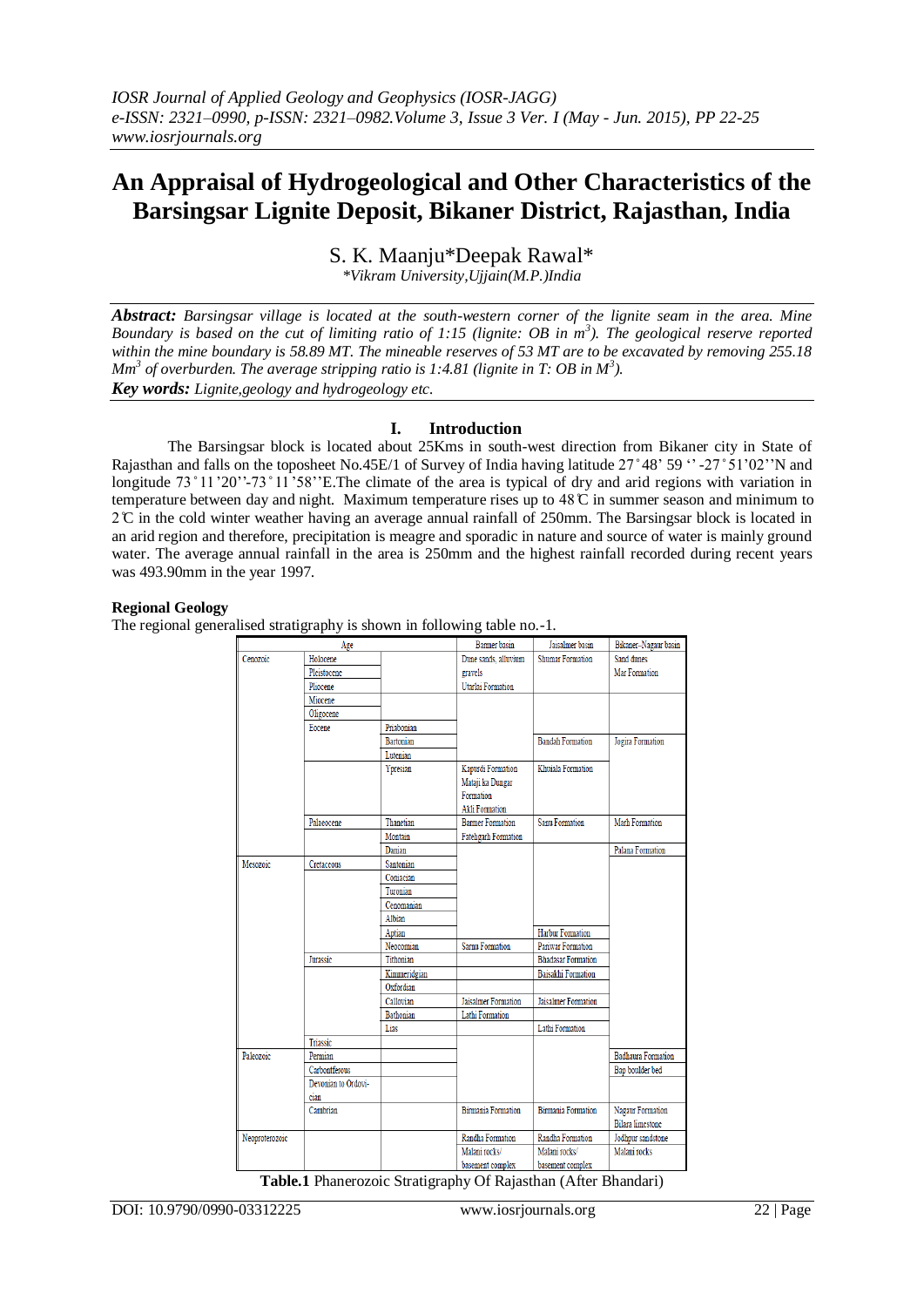## **Geology Of Block**

The Barsingsar block is covered by aeolian sand and having undulating topography with maximum and minimum altitudes of 288m and 262m respectively. The general slope of the region is towards west and northwest. The stratigrapic horizon of Barsingsar block consists of aeolian sand , kankar, friable medium grained to coarse grained sandstone with bands of clay & marcasite , variegated clay , lignite, intercalation and carbonaceous clay , clayey silt and fine grained sandstone towards bottom. The various formations have a gentle rolling dip due to uneven floor of deposition. The main lignite deposit in Barsingsar block is located in Palana formation which is about 200 m in thickness.

The lignite seam along with other litho units shows pinching and swelling nature at places. In general the dip of formations varies from 2 to 6°. The borehole data indicates mainly one lignite horizon from depth of 45.0m to 135.0m in this area which splits into two or more bands towards periphery of the block. The stratigraphic succession of the Barsingsar block is given below in tabular form.

| Period                          | Formation               | Litho Units                                                                          | Thickmess(m)                       |
|---------------------------------|-------------------------|--------------------------------------------------------------------------------------|------------------------------------|
|                                 | Aeolian sand and Kankar | Aeolian sand and Kankar                                                              | 1.50 to $6.50$                     |
| Recent to Sub-<br>recent Eocene | Palana Formation        | Friable medium grained to coarse grained<br>sandstone with bands of clay & marcasite | 6.10 to 120.80                     |
|                                 |                         | Variegated Clay                                                                      | $0.00 \text{ to } 63.20$           |
|                                 |                         | Lisnite, intercalation and carbonaceous<br>clay                                      | $0.00 \text{ to } 61.60$           |
|                                 |                         | Clayey silt                                                                          | $0.70 \text{ to } 57.00$           |
|                                 |                         | Fine grained sandstone                                                               | (Continuing to<br>wards<br>bottom) |

## **Description Of Lignite Horizon**

The drill data furnishes information that one lignite horizon is present in the Barsingsar block which splits into two or more sections and the depth of this horizon varies from 45 to 135 m.The workable lignite deposit is divisible in two parts viz. eastern part and western part separated by a linear tract which is devoid of lignite. The upper horizon above the main lignite horizon is dominated by variegated clay with occasional carbonaceous clay band and it is underlain by silty clay.

## **Lignite Quality**

| Units   | Range<br>situ<br>-ot<br>1n<br>Moisture% | Range of ASH% | Range of V. M.% | Range of F.C.% | calorific<br>Range<br>- of<br>value Kcal/kg. |
|---------|-----------------------------------------|---------------|-----------------|----------------|----------------------------------------------|
| Lignite | $42.0 - 47.0$                           | 10.0 -24.0    | $20.0 - 23.0$   | $6.0 - 20.0$   | 2400-3500                                    |

## **Mining Operation**

In Barsingsar Lignite Mine project, the method of working is opencast mining utilizing shovel- dumper combination. The average quantity of overburden to be removed per annum is about more than 9.1 million cubic metres and average lignite mining operation per annum is more than 2.1MT.

## **Production details**

| Over Burden         |                           |                    |  |  |
|---------------------|---------------------------|--------------------|--|--|
| S.No.               | Year                      | Production in LCum |  |  |
|                     | 2006-07                   | 64.18              |  |  |
| $\overline{2}$      | 2007-08                   | 114.88             |  |  |
| -3                  | 2008-09                   | 102.07             |  |  |
| 4                   | 2009-10                   | 99.20              |  |  |
|                     | $2010 - 11$ (up to Nov10) | 64.16              |  |  |
| Lignite (in tonnes) |                           |                    |  |  |
|                     | 2007-08                   | 40,000.            |  |  |
| $\mathfrak{D}$      | 2008-09                   | 1,16,018.          |  |  |
| 3                   | 2009-10                   | 24,541.            |  |  |
| $\overline{4}$      | $2010-11$ (up to Nov10)   | 1,57,256           |  |  |

## **Waste Disposal**

The waste removal has been classified into categories as given below.

## 1) Top overburden

The top overburden comprises of aeolian sand and kankar. The excavation is carried out by forming 2 to 3 benches. The bench height is kept as 3m which is less than the digging height of the  $3.5 \text{ m}^3$  shovel. The sandy soil is kept separately to enable subsequent reclamation of dump sites.

2) Main Overburden After excavation, the main overburden of clay and friable sandstone is carried out by forming 6m. height benches which are less than the digging height of the  $3.5<sup>3</sup>$  shovel. The overburden excavated from the faces is dropped to external dump sites.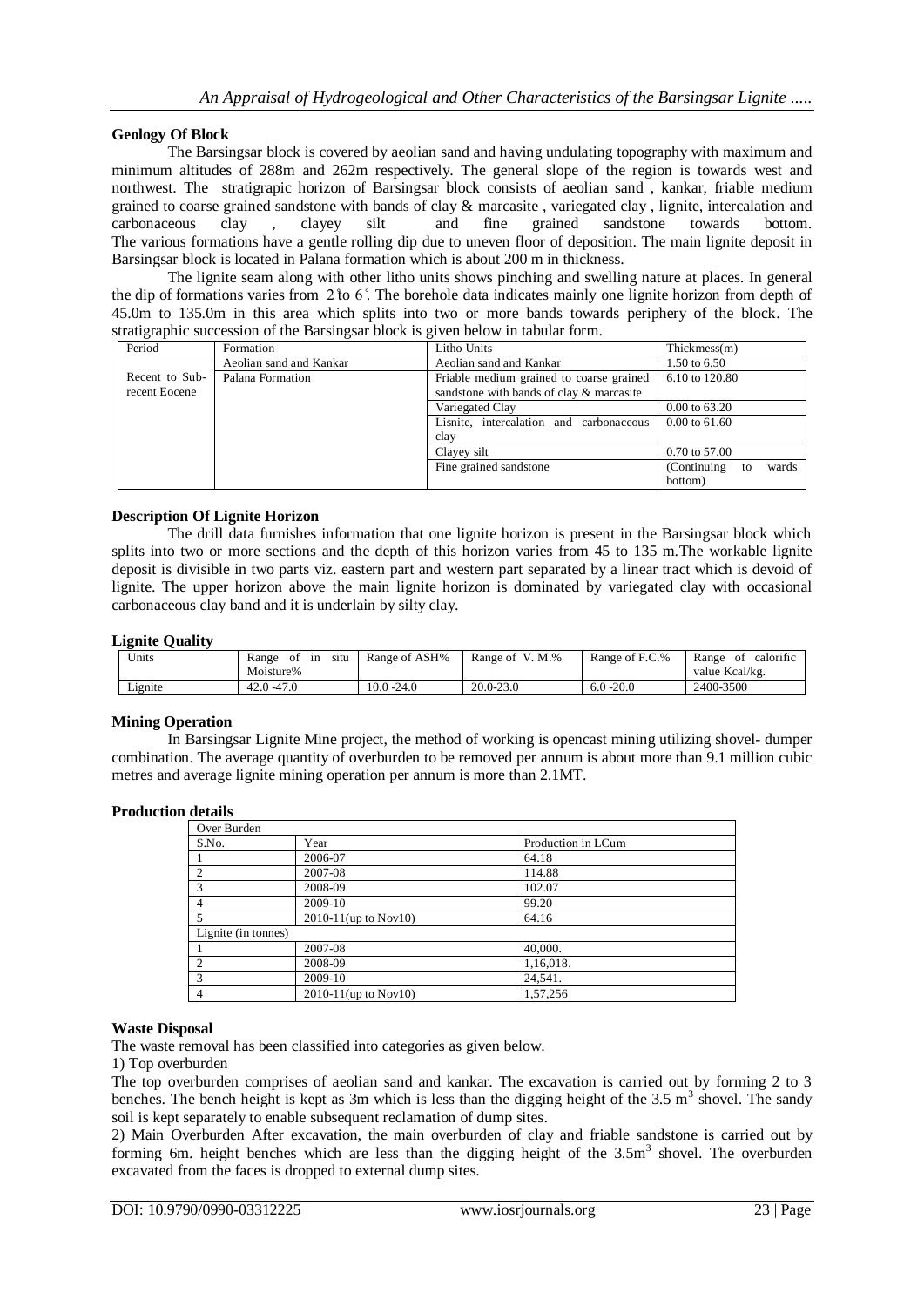The overburden up to main seam in Barsingsar block is composed of different litho units as shown in following table.

| Litho unit                                                          | Thickness (m)  |
|---------------------------------------------------------------------|----------------|
| Aeolian sand                                                        | 1.50 to 6.50   |
| Kankar                                                              | 0 to $20.50$   |
| Medium to coarse grained friable sand stone with clay and marcasite | 6.10 to 120.80 |
| bands                                                               |                |
| Variegated clay, sandy clay, silly clay etc.                        | 0 to 63.20     |
|                                                                     |                |

The inter-burden rocks in main seam are clay bands and overburden in the Barsingsar block composed of aeolian sand, kankar, medium to coarse grained friable sandstone, variegated clay, sandy clay and silty clay etc. The sandstone percentage in the overburden rock strata varies from 30% to 50% in the central part of the block and it increases up to 80% towards peripheral part.

## **Hydrogeological condition**

The aquifers in the Bikaner District as a whole are comprised of mainly of quaternary and tertiary sediments alongwith the vindhyan formation at some places. The quaternary sediments are predominated by clay, silt, sand, gravel, pebbles and calcareous concretions. The general depth to water table lies from 12 - 70 meters and reported yield of tube wells varies from 10,000 to 70,000 LPH. The pre and post monsoon water table fluctuation is reported in the order of  $0.1 - 0.7$ m

## **Groundwater Condition In The Mining Area**

In the Barsingsar lignite deposit area the overburden consist of quaternary and tertiary coarse sands and gritty sandstone intercalated with clays and gravel having thickness of 60-80m. The upper blown sand and kankar zones are devoid of ground water. In the west part of the open pit water level in the aquifer zone above the top of the seam lies within thickness of 10-15 m. The lignite is underlain by clays and silty clays which in turn followed by fine grained tertiary sandstone. This sandstone which is slightly glauconitic in nature constitutes the main water-bearing horizon in the Barsingsar area. According to Groundwater Assessment Report prepared by Ground Water Department (GWD) of Govt. of Rajasthan in 1989, the general thickness of this aquifer was assumed as 60 m.

## **Behavoir Of The Aquifer**

In 1989 the Ground Water Department of Govt. of Rajasthan has conducted pumping tests in the tertiary aquifer composed of coarse and gritty sandstone at depth of 201 meters which is located west of Barsingsar mine area. After continuous and constant pumpage for 2600 minutes with capacity of  $437.4 \text{ m}^3/\text{day}$ (4050 gph)- and drawdown were recorded in tube well at 26.15m and observation well at 0.61 m respectively.The following results were obtained:

| <b>Transmissivity of the aquifer</b> | 396.695 $m^2/d$ |
|--------------------------------------|-----------------|
| Storativity of the aquifer           | 0,00044         |
| General thickness of aquifer         | 60 meters       |

The results of some important chemical parameters of water sample collected from mine site are shown in tabular form given below.

## **Ground Water Chemistry**

| s.no.          | Parameters                     | Bore well inside Mine |
|----------------|--------------------------------|-----------------------|
|                | <b>PH</b>                      | 7.1                   |
| $\overline{2}$ | Turbidity (NTU)                | clear                 |
| 3              | Colour(Hazen units)            | None                  |
| $\overline{4}$ | Odour                          | Agreeable             |
| 5              | Total Alkalinity (as CaCo3)    | $340$ mg/Ls           |
| 6              | Total Hardness (as CaCO3)      | $220$ mg/Ls           |
| 7              | <b>Calcium Hardness</b>        | $105$ mg/Ls           |
| 8              | <b>Magnesium Hardness</b>      | $115$ mg/Ls           |
| 9              | Carbonate Hardness (as CaCo3,) | $225$ mg/Ls           |
| 10             | Chloride (as CL-)              | $288$ mg/Ls           |
| 11             | Sulphate (as SO4-2)            | $80$ mg/Ls            |
| 12             | Nitrites (as No3)              | $6 \text{ mg/Ls}$     |
| 13             | Fluoride (as F)                | $0.4$ mg/Ls           |
| 14             | <b>Total Dissolved Solids</b>  | 925 $mg/Ls$           |

## **Acknowledgement**

The data procured from Barsingsar Lignite Mine project is highly acknowledged by authors.